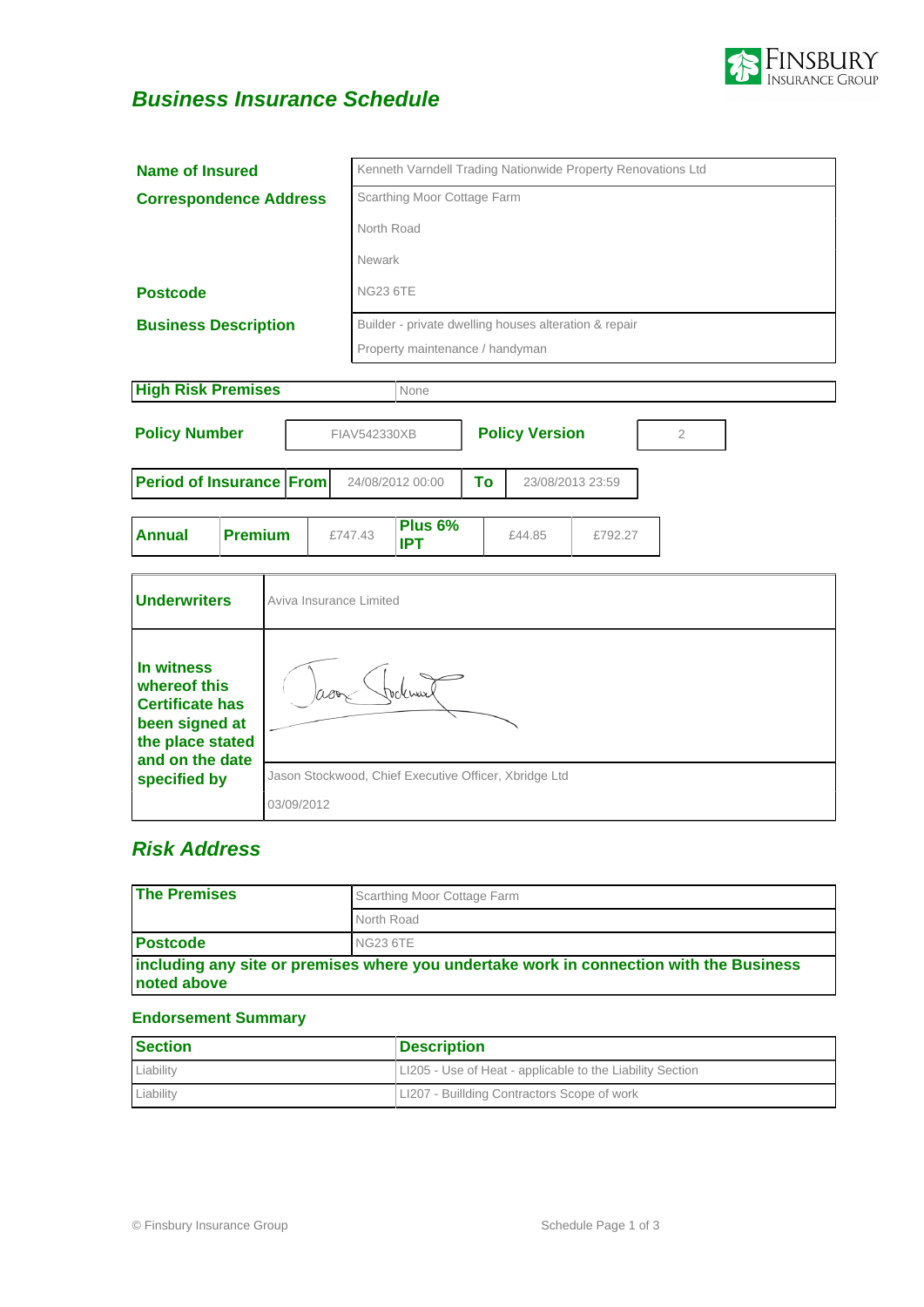

# **Property Damage Section**

## **Property Insured**

| <b>Item</b> | <b>Description</b>                                                           | <b>Sum Insured</b> |
|-------------|------------------------------------------------------------------------------|--------------------|
|             | <b>Buildings</b>                                                             | Not Insured        |
|             | Business and Computer Equipment including Fixtures and Fittings - UK<br>Only | Not Insured        |
|             | Business and Computer Equipment - Outside UK                                 | Not Insured        |
|             | Stock Including Customers Goods In Your Control                              | Not Insured        |

### **Additional Covers**

| <b>Description</b>                               | lncluded?   |
|--------------------------------------------------|-------------|
| <b>PD3.1 Day One (Non Adjustable)</b>            | Not Insured |
| <b>PD3.2 Glass (Limit of Liability £ 10,000)</b> | Not Insured |
| PD3.3 Subsidence                                 | Not Insured |

### **Excesses**

| <b>Description</b>                   | <b>Amount</b> |  |
|--------------------------------------|---------------|--|
| Each and every loss other than below | £250          |  |
| Subsidence (If Included)             | £1,000        |  |

## **Business Interruption Section**

### **Basis of Cover**

| <b>Description</b>          | <b>Sum Insured</b> | <b>Maximum Indemnity Period</b> |  |
|-----------------------------|--------------------|---------------------------------|--|
| Loss of Gross Revenue       | Not Insured        | 12 Months                       |  |
| Increase in Cost of Working | Not Insured        | 12 Months                       |  |

# **Terrorism Section**

| Cover<br>: Included? | Insured<br>Nol. |
|----------------------|-----------------|
|                      |                 |

## **Goods in Transit Section**

## **Property Insured**

| <b>Item</b> | <b>Description</b>                              | <b>Limit of Liability</b> |
|-------------|-------------------------------------------------|---------------------------|
|             | Business and Computer Equipment - UK Only       | Not Insured               |
|             | Business and Computer Equipment - Outside UK    | Not Insured               |
|             | Stock Including Customers Goods In Your Control | Not Insured               |
|             | Your Tools                                      | Not Insured               |

#### **Excess**

| Description         | <b>Amount</b>                                                       |
|---------------------|---------------------------------------------------------------------|
| Each and every loss | E100 in respect of Tools increasing to £500 for all other<br>claims |